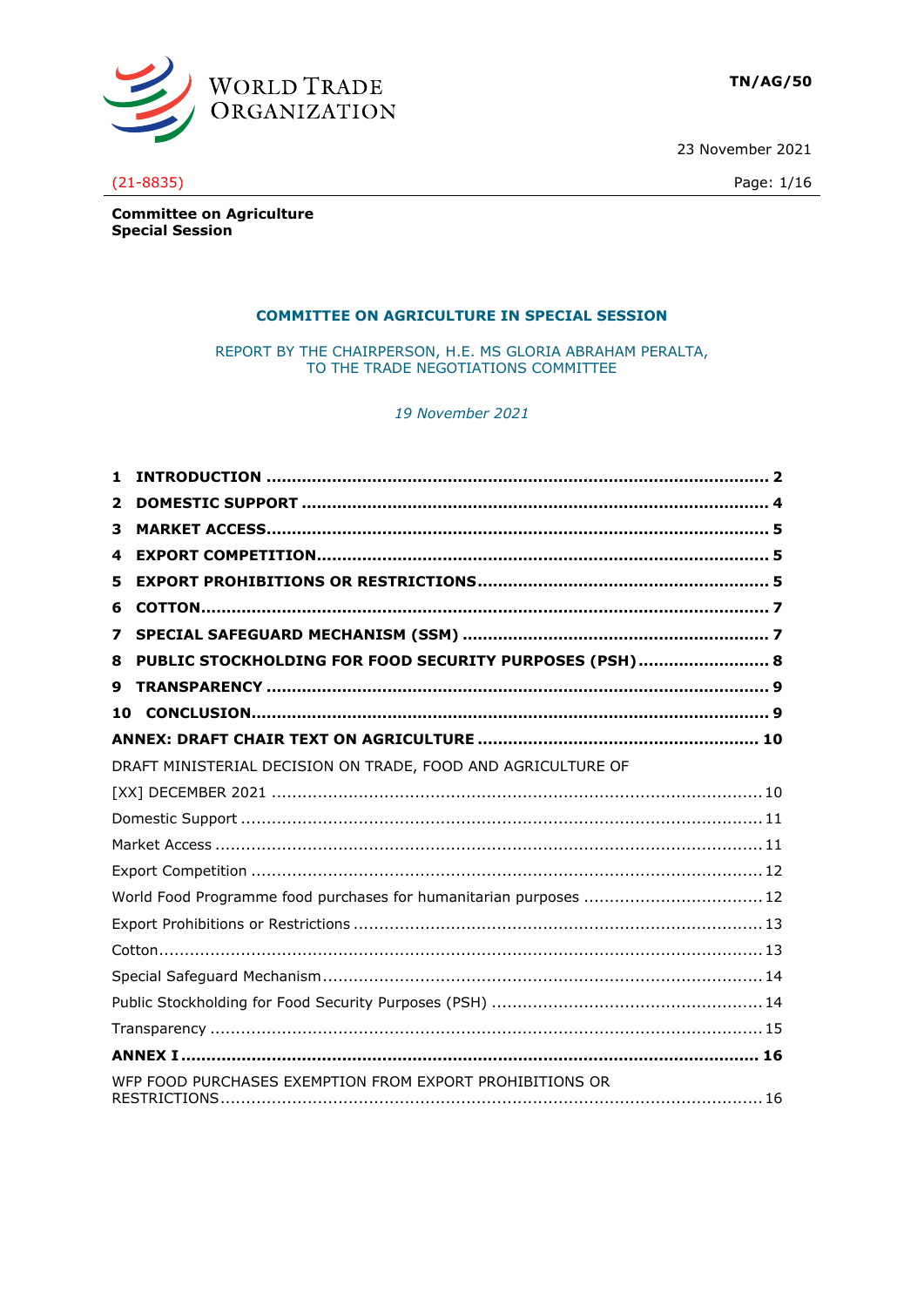# <span id="page-1-0"></span>**1 INTRODUCTION**

1.1. This report – which I am sharing with the entire Membership – captures the progress we have made in the negotiations thus far, and my assessment of where the main fault lines are in the positions of Members in the outstanding areas. Attached to it, in the Annex, is a revised draft negotiating text on agriculture resulting from all my consultations with Members in different configurations and all the inputs received in this process.

1.2. I am sharing this revised draft text under my own responsibility. I would like to emphasize that it does not purport to reflect consensus among Members, neither on the negotiations in their entirety nor on the specific negotiating topics. Furthermore, while it seeks to take into consideration the positions expressed by all WTO Members on all topics in the negotiations to date, it also does not seek to reflect these positions exhaustively. The content of my report is entirely without prejudice to any Member's position on any of the negotiating issues.

1.3. When I circulated the previous draft negotiating text in July (JOB/AG/215), I urged Members to see it as a tool to advance their work. I am pleased to be able to report that Members have done precisely that, and used it as a reference for their engagement with one another on the outstanding issues, taking also into account their own submissions. In the discussions, Members have willingly shared proposals that they considered necessary to address their concerns, exploring ways to find possible options to reflect their previous submissions and identifying the most promising paths forward towards consensus.

1.4. During this period, I organized five meetings of the Committee on Agriculture in Special Session<sup>1</sup> back-to-back with dedicated sessions on Public Stockholding for Food Security Purposes and on the Special Safeguard Mechanism, including two at the Heads of Delegation level, open to the full WTO Membership.

1.5. I also had multiple bilateral meetings with individual Members and held numerous consultations with smaller groups of Members in various formats and on different topics. Of particular importance was the "room D" process held during the month of October, during which Members engaged constructively in intensive text-based discussions based on the draft text circulated at the end of July, and on Members' various additional inputs.<sup>2</sup> The pace of my consultations intensified during the month of November.

1.6. In order to ensure a transparent and inclusive process, I also met throughout this period with the coordinators of negotiating groups, in addition to the open-ended meetings.

1.7. Last but not least, the negotiation process was also informed and enriched by contacts made between different groups of Members as they explored with one another compromise options to narrow gaps in negotiating positions. Many valuable inputs were produced as a result of this process.

1.8. I am extremely grateful to Members for their tireless efforts and constructive attitude in the talks thus far. To the extent that the revised draft negotiating text represents a useful contribution to the preparations for the Ministerial Conference, credit is due to the hard work, determination, and good faith of Members.

1.9. Notwithstanding this intense engagement, we have not made as much progress as we had anticipated on some key issues, especially Domestic Support, Public Stockholding and Market Access.

1.10. Members have thus not yet been able to agree on detailed and specific outcomes on several negotiating topics. In some instances, positions still diverge. I will provide my more detailed topicby-topic assessment in the subsequent sections of this paper. Members have also struggled to find ways to identify a balance across negotiating topics that they consider mutually acceptable.

<sup>&</sup>lt;sup>1</sup> On 7-8 September, 20-21 September, 14-15 October, 28 October and 15 November. See my reports in documents JOB/AG/217, JOB/AG/221, JOB/AG/222, and JOB/AG/223.

<sup>&</sup>lt;sup>2</sup> A compilation of textual inputs by Members was circulated in document RD/AG/89.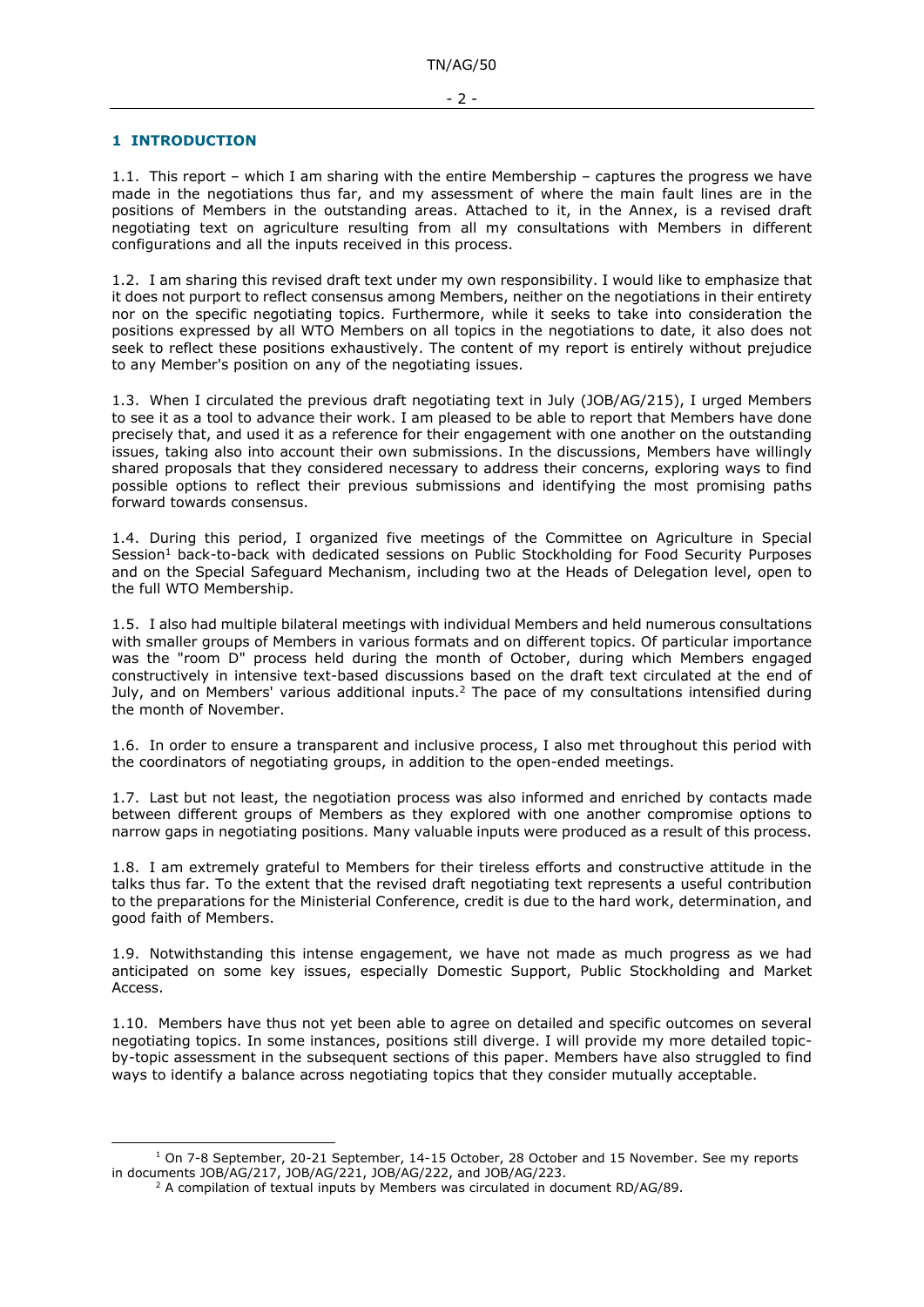1.11. I urge Members to acknowledge the gaps in negotiating positions, as well as the implications these have for our ability to move forward on our shared agenda. It is against this background that I have decided to issue the revised draft text in the Annex. The options it contains have been carefully drafted based on Members' inputs and suggestions, as well as positions expressed during my consultations.

1.12. The text covers the seven main negotiating areas, namely agricultural domestic support, market access, export competition, export restrictions, cotton, the special safeguard mechanism, public stockholding for food security purposes, as well as the cross-cutting issue of transparency. Following the suggestion by several Members, it also includes an introductory part, which is meant to provide context for our negotiations and the different topics covered.

1.13. I am sure that this text will be considered by many Members as not ideal, as it does not fully reflect their initial ambitions. It is indeed a more streamlined and less ambitious version than what I initially had in mind. But all Members' positions have to be respected and balanced in a fair manner. This text reflects the reality of where we are today. It acknowledges the current state of play in Members' positions and the difficulties we face in building convergence or narrowing the gaps on some key issues.

1.14. This text therefore constitutes my best attempt to put on the table a balanced and realistic package that could garner the support of all Members for an outcome which all may be able to accept. I firmly believe this text would represent a significant step forward.

1.15. The basic premise of this text is that all Members share a commitment and a desire to continue the agriculture negotiations after the Twelfth Ministerial Conference (MC12) despite the continued divergence in their negotiating positions on some specific questions. This text therefore aims at sending a clear signal of this shared commitment by finding a realistic compromise that preserves Members' main interests and prepares for a fruitful post-MC12 negotiation by providing Members with as much guidance as possible under the circumstances.

1.16. It is our collective responsibility to present to Ministers a text that is manageable. We cannot present them with a text that reflects significant divergence in negotiating positions and still expect them to bridge these in just a few days – especially when we have not been able to do so over a period of several months.

1.17. It is important that we all bear in mind our shared resolve and commitment to deliver a successful outcome on trade in food and agriculture at the Ministerial Conference. Such an outcome is needed to ensure that trade contributes to progress on the goals that Members have set out in the Agreement on Agriculture (AoA), including under Article 20 and the objectives and concerns set out in the Agreement's Preamble. It is also needed more broadly for other reasons: to ensure that trade contributes towards the achievement of the Sustainable Development Goals, including SDG 2 on hunger, food security and nutrition, and sustainable agriculture; to lay the foundations for our recovery from the COVID-19 pandemic, and to enable our effective response to new challenges such as climate change, which is already having significant effects on global markets. This context is articulated in the proposed introductory part of the draft text.

1.18. At MC12, success will therefore demonstrate that WTO Members can take steps forward together and reaffirm their commitment towards the achievement of our shared objectives on food and agriculture – and will prove the WTO's relevance in today's world.

1.19. The following sections of my report present the various elements of the draft negotiating text, which I sincerely hope will be considered a useful contribution to our collective endeavour to reach a positive outcome on agriculture.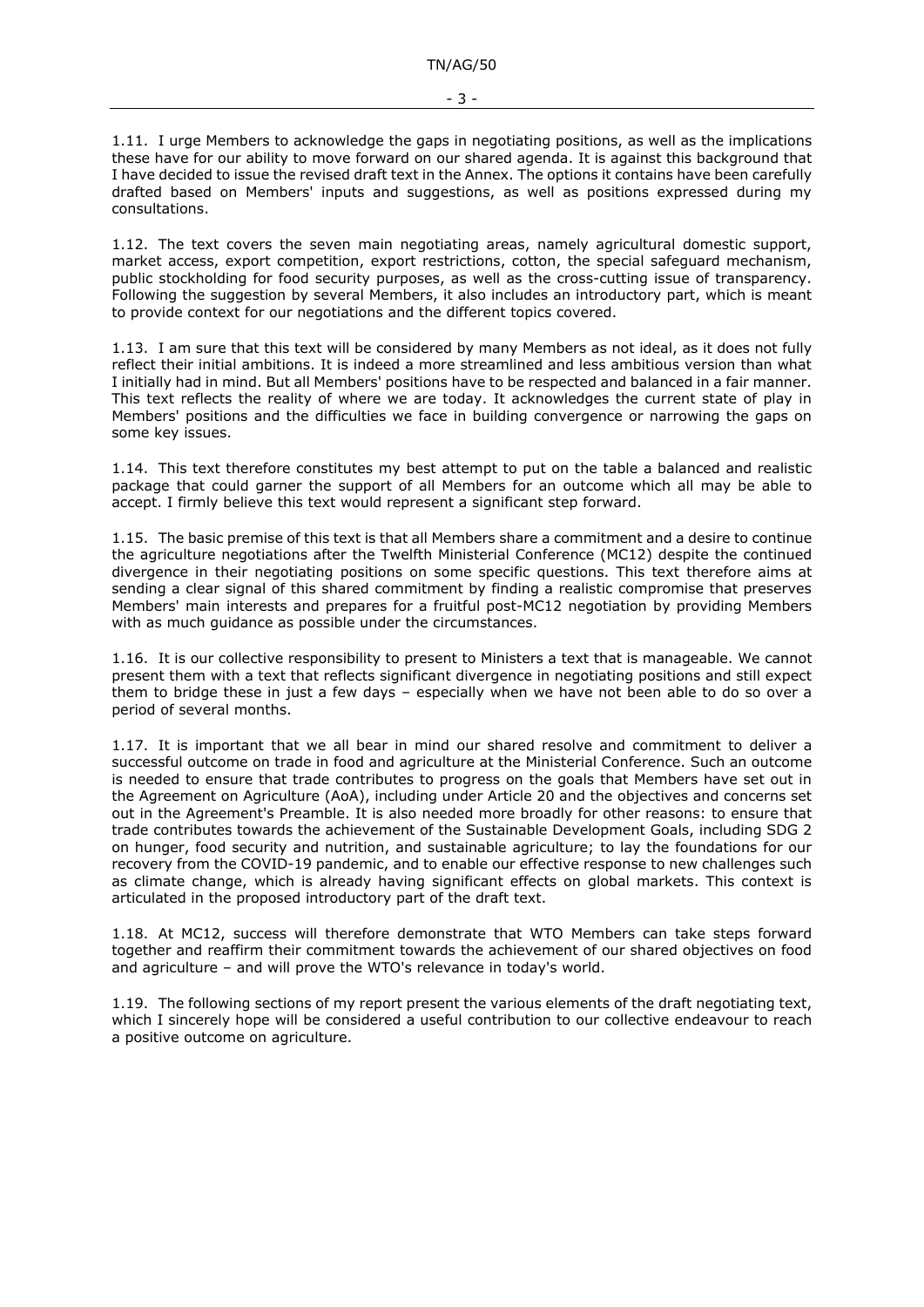### <span id="page-3-0"></span>**2 DOMESTIC SUPPORT**

2.1. The Domestic Support pillar has been at the heart of the agricultural negotiations since their commencement in 2000. Numerous submissions have been made on this subject by Members emphasizing the shared objective of addressing trade-distorting domestic support (TDDS). It is also the pillar of the negotiations that has been discussed the most in my consultations, and is the area where, for both developed and developing Members, the expectations for an outcome at MC12 have been the highest. Indeed, the two topics that are together seen as likely to set the overall level of ambition for an agricultural package at MC12 are domestic support and public stockholding.

2.2. Many calls have been made to strengthen the existing disciplines on TDDS while at the same time leaving sufficient space for Members to pursue legitimate policy objectives such as food security, supporting small scale and resource-poor farmers, and fostering a resilient agricultural sector. Members also need to address TDDS to ensure a "level playing field" and equitable trade, and to avoid costly competition between treasuries.

2.3. Despite the broad agreement on the need to address trade-distorting domestic support, the views of Members have continued to differ sharply on: how to achieve this objective; a numerical target (e.g., 50% reduction); the timeframe (e.g., agreed reduction to be made by 2030); the scope, and the potential of different support categories to distort trade (e.g., the determination of which categories of support should be included, along with the treatment of these categories); the sequencing of reform steps (e.g., whether AMS above *de minimis* should be addressed first, or whether all categories should instead be addressed in parallel); the level of ambition for MC12, and what is attainable, especially considering the wide divergence among positions and the limited time until MC12.

2.4. Members could not agree on a broad numerical target, nor on a pre-determined timeframe. With respect to the scope of the negotiations, several Members stressed that it should address all categories of support under Article 6, without any *a priori* exclusion of any category, while also recognizing that they would not be treated equally. This was considered unacceptable by many developing countries, which demanded the exclusion of Article 6.2 from reduction commitments.

2.5. There was also no convergence on addressing AMS beyond *de minimis* in the negotiations. Some Members held the view that this category of support should not be singled out since the negotiations would address all support that have the effect of distorting trade and production. The proponents insisted however that this issue should be given priority in order to "level the playing field". There was also no convergence on the proportionality principle, as a number of Members stressed that there was no universal definition of this concept that was acceptable to all Members. Some Members opposed using the size of entitlements as the sole criterion. In that regard, some Members suggested amendments to the wording, while others wanted it to be dropped altogether. There was also disagreement over how to address Green Box support<sup>3</sup> (which does not fall under Article 6). Several Members insisted on the need for Green Box criteria to be clarified, along with those in Articles 6.2 and 6.5 of the AoA.

2.6. Taking into account the limited time left until MC12, and the persistent differences over how to discipline TDDS, it is clear that Members will be unable to achieve a substantive outcome at the Conference involving agreement on concrete modalities for the reduction of TDDS entitlements. I continue to believe, however, that MC12 can benefit all Members by delivering a useful step forward in the domestic support reform process that would set the direction for work after the Conference. I also believe that it is our collective duty to make every effort to find a way forward in this important area where an outcome is long overdue. I therefore suggest Members establish modalities by MC13 to substantially reduce trade-distorting domestic support by the date to be agreed upon by Members, coupled with some guiding principles and improved transparency requirements.

2.7. I am aware that the suggested draft text will not reflect all Members' views and that the level of ambition may not be what Members had in mind. But in my view, this text strikes a careful balance between the competing negotiating priorities and sensitivities of different Members and reflects the wide divergence among Members' positions.

<sup>&</sup>lt;sup>3</sup> Covered under Annex 2 of the Agreement on Agriculture.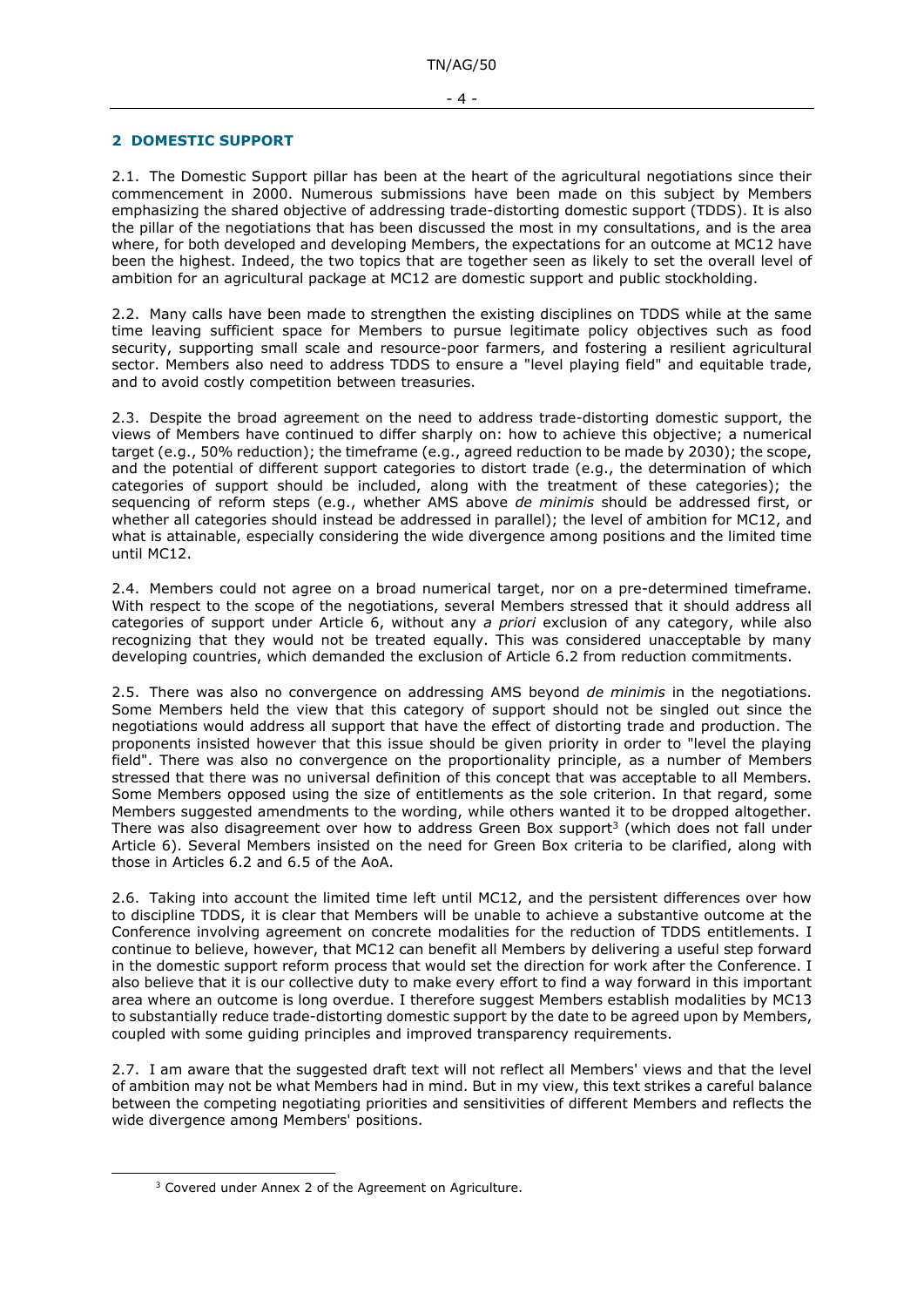#### <span id="page-4-0"></span>**3 MARKET ACCESS**

3.1. As I stated during the presentation of my draft text in July 2021, an outcome in the Market Access pillar would help Members to attain an overall balance in the agriculture negotiations. My subsequent consultations with Members have since confirmed this view. I am also very aware of the great political sensitivity of this pillar for several Members. My revised simplified text on a market access work programme seeks to respond to the comments and concerns I have heard in my post-July consultations. Broadly, the draft work programme in the revised text entails negotiations covering all elements of the Market Access pillar and acknowledges the need for technical discussions to inform these negotiations. Specific principles such as a "harmonizing" tariff reduction approach, which formed part of the July draft text, have not been retained in this revised version.

3.2. In my July draft text, I had also proposed a transparency exercise for Members to report *ad valorem* equivalents (AVEs) of bound non-*ad valorem* agricultural tariffs in their Schedules. During my consultations, several Members considered such an exercise to be premature in the absence of any clarity on the tariff reduction modality, and argued it was not necessarily useful in the absence of a common methodology to undertake the proposed conversion. The revised draft text omits this element.

3.3. As Members preferred to consider transparency under each area or pillar, the revised text includes elements of further work on improving market access transparency and notification compliance, to be pursued in the Committee on Agriculture.

3.4. On the issue of applied tariff transparency, some Members remain concerned about logistical constraints or the implications of the proposed decision for possible legislative changes that it might necessitate. I sensed the reluctance of those Members to consider a definitive agreement at MC12, even on a "best endeavour" or voluntary basis. Accordingly, I have proposed that Members' work in this area continues in the Committee on Market Access, anchored by their sharing of current national practices when changing applied tariffs, and with a view to developing a non-exhaustive list of good practices for national customs authorities.

# <span id="page-4-1"></span>**4 EXPORT COMPETITION**

4.1. During my consultations, there was broad support for several elements in the draft text contained in JOB/AG/215. This was the case for the sections on: the continuation of post-MC12 negotiations; the recognition of the importance of effective implementation and monitoring of the Nairobi Ministerial Decision on Export Competition; the acknowledgement of the triennial reviews of the Decision; and the recognition of the need for the Secretariat to provide appropriate support to developing country Members that are not yet accustomed to responding to the annual Export Competition Questionnaire.

4.2. Most of the discussions addressed the question of transparency, including a post-MC12 work programme and the possibility of encouraging Members to provide export data with the support of the Secretariat if deemed necessary.

4.3. The draft text builds on the intensive exchanges between proponents and groups of nonproponents, and seeks to find a compromise that reflects the concerns of all Members. It therefore both acknowledges Members' shared willingness to enhance transparency in this area and also recognizes that some developing country Members remain concerned about the capacity constraints they may face.

# <span id="page-4-2"></span>**5 EXPORT PROHIBITIONS OR RESTRICTIONS**

5.1. The revised text on export prohibitions or restrictions reflects the view, broadly shared by Members, that the two elements of this topic contained in document JOB/AG/215 should be addressed in separate decisions. Thus, the draft Decision on exempting WFP food purchases from export restrictions is now presented as a stand-alone Decision.

5.2. Discussions since July 2021 have indeed confirmed that Members hold in high esteem the work of the WFP and are willing to make their best efforts to support it, especially at a moment when the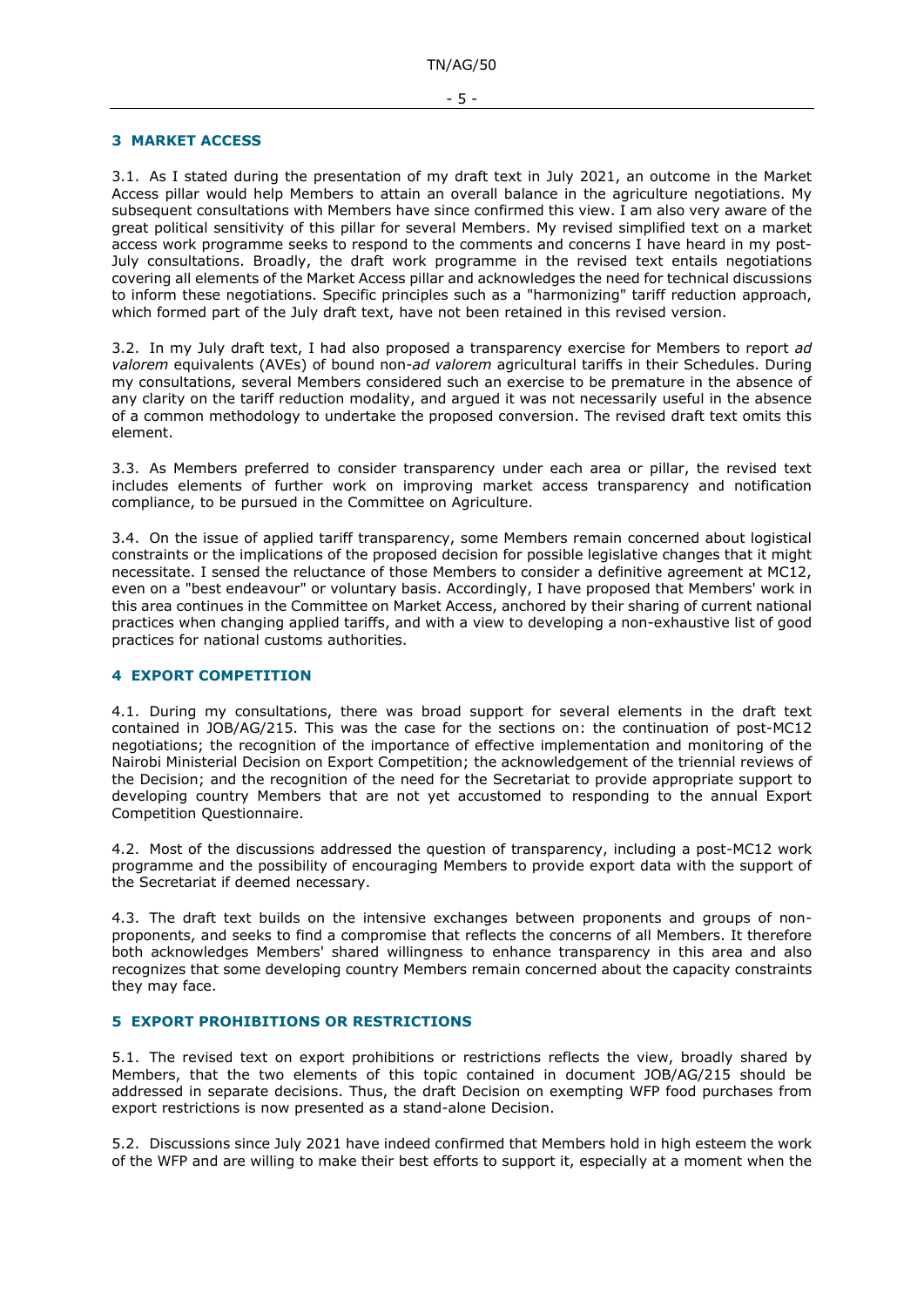number of undernourished people is growing again. In this context, a vast majority of Members view this as a "very low hanging fruit" for MC12.

5.3. The draft text in Annex I is intended to capture the current state of play following the efforts that Members have made in recent weeks to explore possible compromises by adjusting the text in document JOB/AG/215. These changes have sought to strike a careful balance between, on the one hand, the concerns of Members where the foodstuff is purchased by WFP, while on the other hand acknowledging the fact that the WFP purchases food in accordance with its existing practices and principles to avoid negative impacts on such Members. The text is also intended to take on board sensitivities expressed by some Members regarding the reference to Article 12 of the AoA and Article XI of the GATT 1994.

5.4. One Member that has ongoing concerns restated the questions it had posed to the proponents and WFP. These have sought examples of actual export restrictions hindering the Organization's work in the past, and an assessment of the potential impact of such measures in the future. One of the proponents submitted a communication on 16 November aimed at providing responses to these questions.<sup>4</sup>

5.5. In light of these remaining concerns, the draft text acknowledges that it may be difficult to attain a multilateral outcome on this issue. In such a scenario, it is suggested that Members take note of the adoption of the Joint Statement WT/L/1109 or of any subsequent joint initiative that may be developed in the coming days in this regard.

5.6. On the other element, namely, enhancing compliance with notification requirements under AoA Article 12, Members have engaged in active and constructive discussions since July, including during the "Room D" process. The draft text reflects a possible outcome which has emerged from such discussions, consisting of the following four elements:

- a. the continuation of the negotiation post-MC12;
- b. a transparency work programme in the context of the regular CoA aimed at updating, transparency requirements, as part of the overall transparency-enhancing efforts. This transparency work programme should be read together with the horizontal section on transparency issues at the end of the revised text in the Annex;
- c. the provision of technical assistance upon request by the Secretariat, as well as annual supporting trade data to facilitate the implementation of the existing transparency requirements, and
- d. a potential deliverable on the timeline for advance notice pursuant to Article 12 of the AoA on a "best endeavour" basis, pending the outcome of a post-MC12 work programme.

5.7. Regarding this latter issue, I have listened carefully to the concerns expressed by some Members that are reluctant to accept new commitments that could pre-empt the post-MC12 work on transparency in this area, as well as concerns regarding the feasibility and potential impacts on markets of such practices.

5.8. I nevertheless consider that a "best endeavour" outcome on this issue should preserve the interests of these Members facing difficulties, while at the same time enhancing the transparency and predictability of international markets for the benefit of importing countries, including – most importantly – developing ones.

<sup>4</sup> In document RD/AG/90.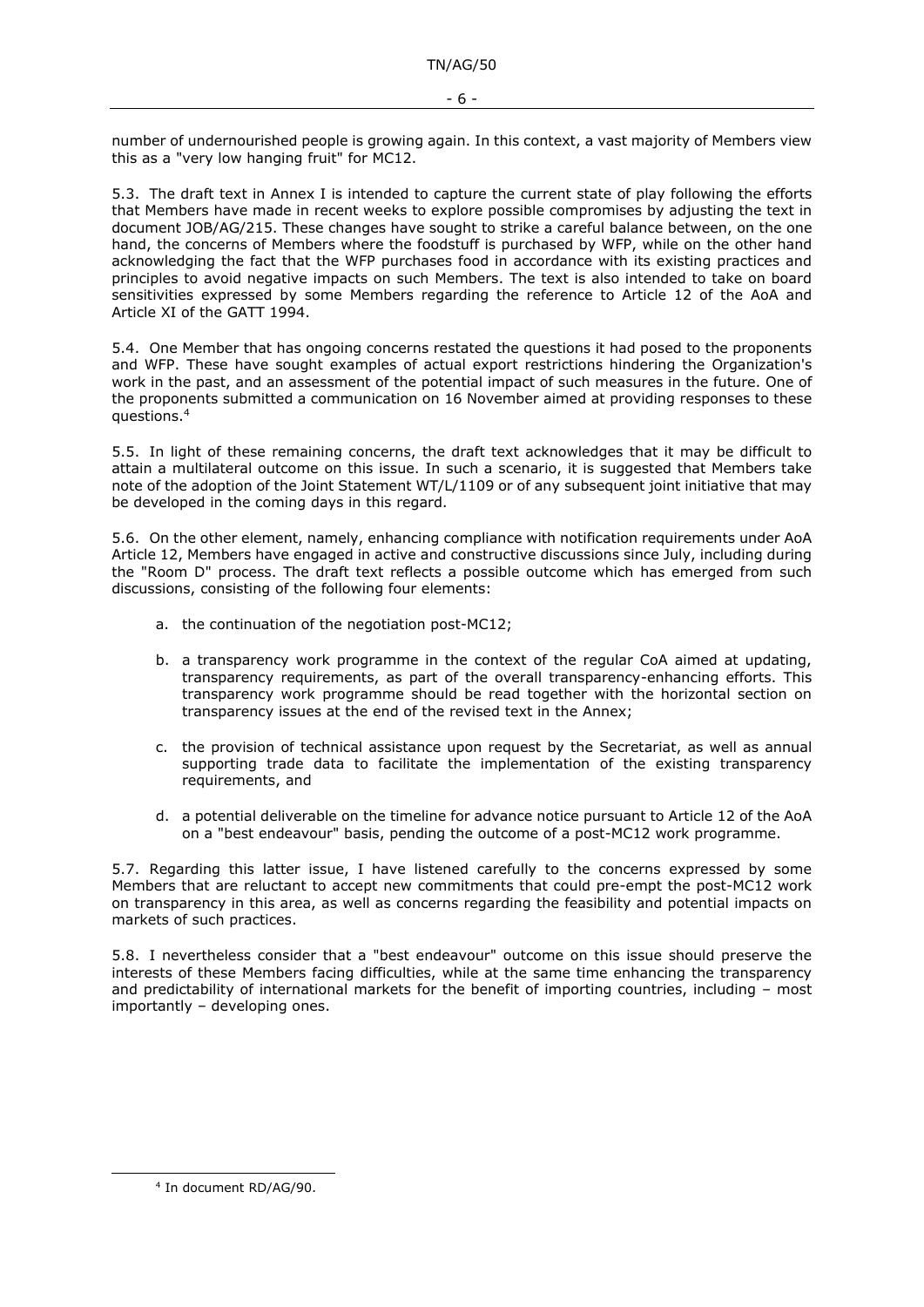#### <span id="page-6-0"></span>**6 COTTON**

6.1. As indicated in document JOB/AG/215, an outcome on cotton remains for many Members an important element of an MC12 agricultural package, in view of its critical role for the socio-economic development and livelihoods of many people, particularly in LDC Members.

6.2. The revised text is the result of a series of consultations held between the C-4 and other interested Members, including in the "Cotton Quad plus" format, as well as on the occasion of the 16<sup>th</sup> Cotton Dedicated Discussion of the relevant trade-related developments for cotton, which was held on 4 November.

6.3. I was encouraged during all these consultations by the level of engagement and willingness to explore possible compromise solutions with a view to achieving an outcome on cotton at MC12.

6.4. The trade component is composed of two main elements, namely transparency and tradedistorting domestic support for cotton. On transparency, the discussions confirmed the importance that Members attach to exploring ways to enhance it through an evidence-based process, building on existing dedicated mechanisms on cotton.

6.5. The main outstanding issue between Members remains how to address the question of Trade-Distorting Domestic Support for cotton. On the one hand, the C-4 – with the support of several Members and groups of Members – invited other Members to continue discussions around the proposal contained in its submission TN/AG/GEN/51 - TN/AG/SCC/GEN/23.

6.6. On the other hand, other Members considered that agreement on modalities for reductions by MC12 was out of reach in light of the short time left, the remaining strong divergence in positions, and the overall level of ambition for an agricultural package at MC12. The draft text therefore aims at finding a possible way forward reflecting Members' commitment to continue the negotiations with a view to agreeing on modalities for the reduction of trade-distorting domestic support for cotton, in accordance with the mandate to address cotton ambitiously, expeditiously, and specifically, while also taking into account the overall context of the agriculture negotiations.

6.7. Finally, as stressed on several occasions, an outcome on cotton has to be considered in its entirety, i.e., both its trade and development components. This latter component was developed under the Director-General's Consultative Framework Mechanism on the development aspects of Cotton (DGCFMC) and takes the form of a paragraph<sup>5</sup> welcoming the work achieved in the DGCFMC context.

# <span id="page-6-1"></span>**7 SPECIAL SAFEGUARD MECHANISM (SSM)**

7.1. Several developing Members attach importance to an outcome on SSM at MC12, especially in the wake of the COVID-19 pandemic. However, given the deep divergence among Members on some fundamental aspects of the SSM negotiations, including on the issue of linkage with market access, it has become apparent that a substantive outcome on SSM at MC12 – even in a limited or temporary setting – is increasingly unlikely. In these circumstances, and taking into consideration the current technical deficit in the SSM negotiations, my revised text proposes that Members engage in targeted thematic discussions post-MC12 to address this aspect – as my July draft text did as well. Technical elements of the SSG may inform these discussions to facilitate timely agreement on the numerous highly technical parameters of an SSM, including on scope, triggers and remedies. My draft revised text also proposes that the General Council makes recommendations on this matter to MC13 for the consideration of Ministers.

<sup>5</sup> This paragraph is based on the proposal made by the C-4 in document TN/AG/GEN/51 – TN/AG/SCC/GEN/23.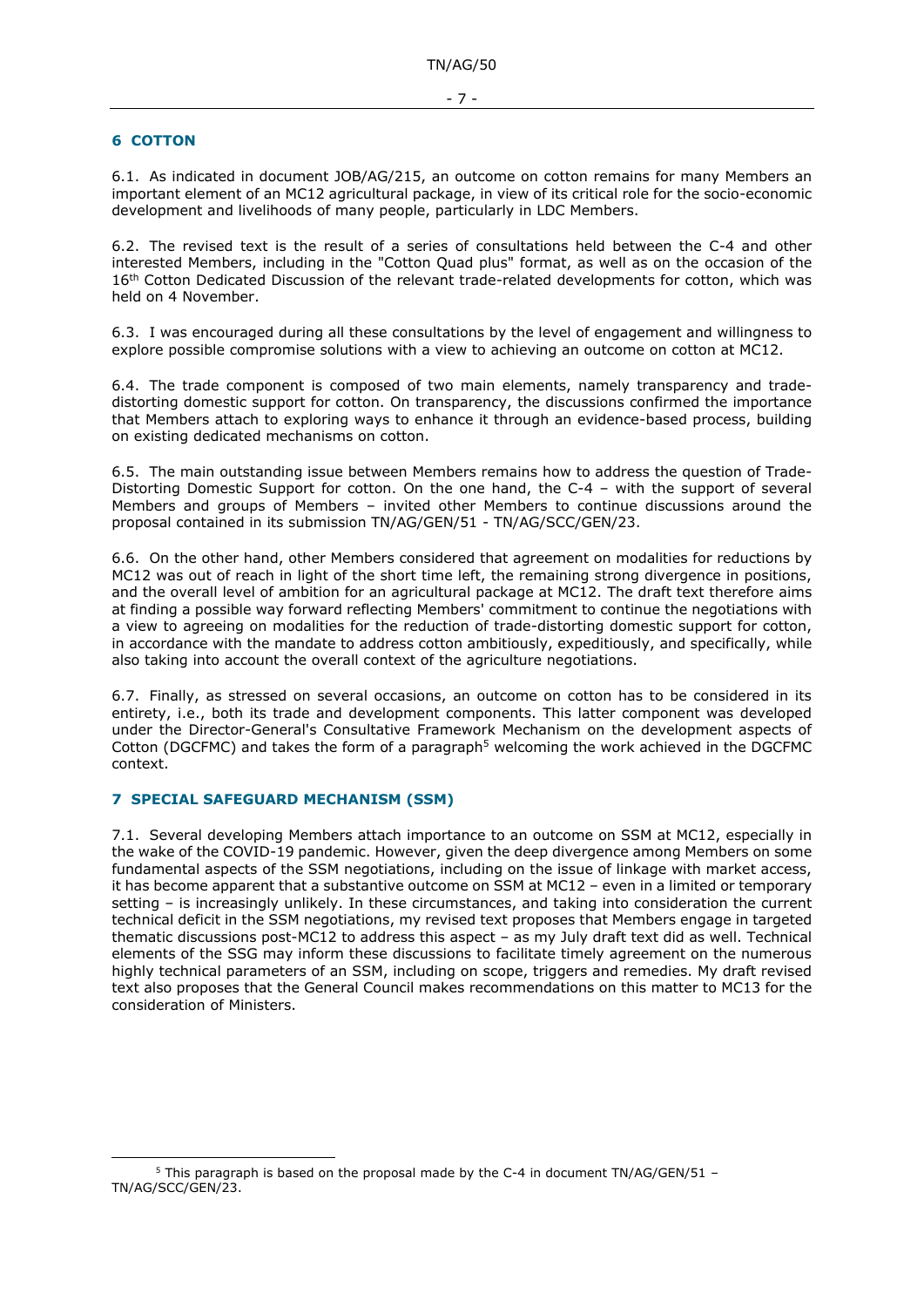## <span id="page-7-0"></span>**8 PUBLIC STOCKHOLDING FOR FOOD SECURITY PURPOSES (PSH)**

8.1. Public Stockholding for Food Security Purposes (PSH) has remained a priority issue for the proponents, who have repeatedly stressed its usefulness as a tool for addressing food security and rural livelihoods, especially in times of crisis such as the COVID-19 pandemic. The proponents have also stressed that the deadline for the adoption of a permanent solution at the Eleventh Ministerial Conference (MC11) in 2017 was missed and a solution is therefore long overdue. They have therefore urged Members to adopt of a permanent solution by MC12 that is simple, efficient, and broader in programme and product coverage.

8.2. While Members acknowledge the Bali and Nairobi Ministerial mandates to find a permanent solution and recognize the potential role of PSH programmes in supporting food security, the nonproponents remain particularly concerned about potential trade distortions and unlimited market price support beyond the Uruguay Round commitment levels. These Members argue therefore that parallel progress is needed on domestic support, and consider that more information is needed on actual use of PSH programmes. Several Members have also underscored that PSH programmes represent one tool among many that can be used to ensure food security, and that the least tradedistorting measures should be prioritized. Transparency requirements and safeguards are considered crucial to providing these Members with reassurances against any unintended consequences.

8.3. Given the persistent wide gaps in Members' views, this question has turned out to be the most difficult issue in the agriculture negotiations. It has become increasingly evident that it would be difficult for an agreement on a permanent solution to be reached at MC12. I have therefore tried to determine what could be done in the interim.

8.4. In my first draft (JOB/AG/215), I had suggested two options, i.e., Option 1 for a permanent solution, and Option 2 for a work plan and an expansion of the Bali Interim Solution to LDCs. In my consultations, I had also tested other ideas, such as expanding the Bali Interim Solution for five years to new programmes of all developing Members, provided the procured quantity did not exceed 15% of the volume of production of the relevant product. Another possibility was for this option to be restricted only to developing country Members that did not benefit from the Bali Interim Solution. One more idea broached in my consultations was the option for developing countries to submit a request to the Committee on Agriculture for their PSH programmes to benefit from the Bali Interim Solution, in recognition of the food security challenges faced by developing countries particularly as a result of COVID-19.

8.5. There was strong resistance to these ideas from different sides. A number of Members nevertheless indicated that they could envisage an expansion of the Bali Interim Solution to cover LDCs. This view was strongly opposed by several developing country Members who objected to what they considered as an increasing trend in the WTO to distinguish among developing countries. They insisted that the proposed intermediary step should be extended to all developing country Members. A few non-developing country Members also objected to the LDC proposal, leading me to conclude that there was not broad support for it. Accordingly, I have deleted it from my revised draft text.

8.6. My assessment that it would be extremely difficult to achieve a permanent solution at MC12 was not shared by some developing country Members, who insisted that I forward this issue to Ministers for their consideration and decision.<sup>6</sup> Several Members strongly objected to this proposed course of action, notably due to the lack of detailed technical work on elements for a permanent solution and the absence of parallel progress on domestic support. Consequently, given the stalemate, my recommendation to Ministers is for the adoption of a work programme with a view to agreeing on a permanent solution by MC13. I also propose that the General Council regularly reviews progress in these negotiations. Given the importance attached to the PSH issue by several developing country Members, Ministers may, if they so wish, consider revisiting it, bearing in mind the significant divergent positions as outlined above, among the Membership.

<sup>&</sup>lt;sup>6</sup> Two proposals have recently been made by the proponents for a permanent solution, one by the African Group (JOB/AG/204, 12 July 2021) and the other by G33 Members (JOB/AG/214, 28 July 2021 and JOB/AG/214/Rev.1, 16 September 2021).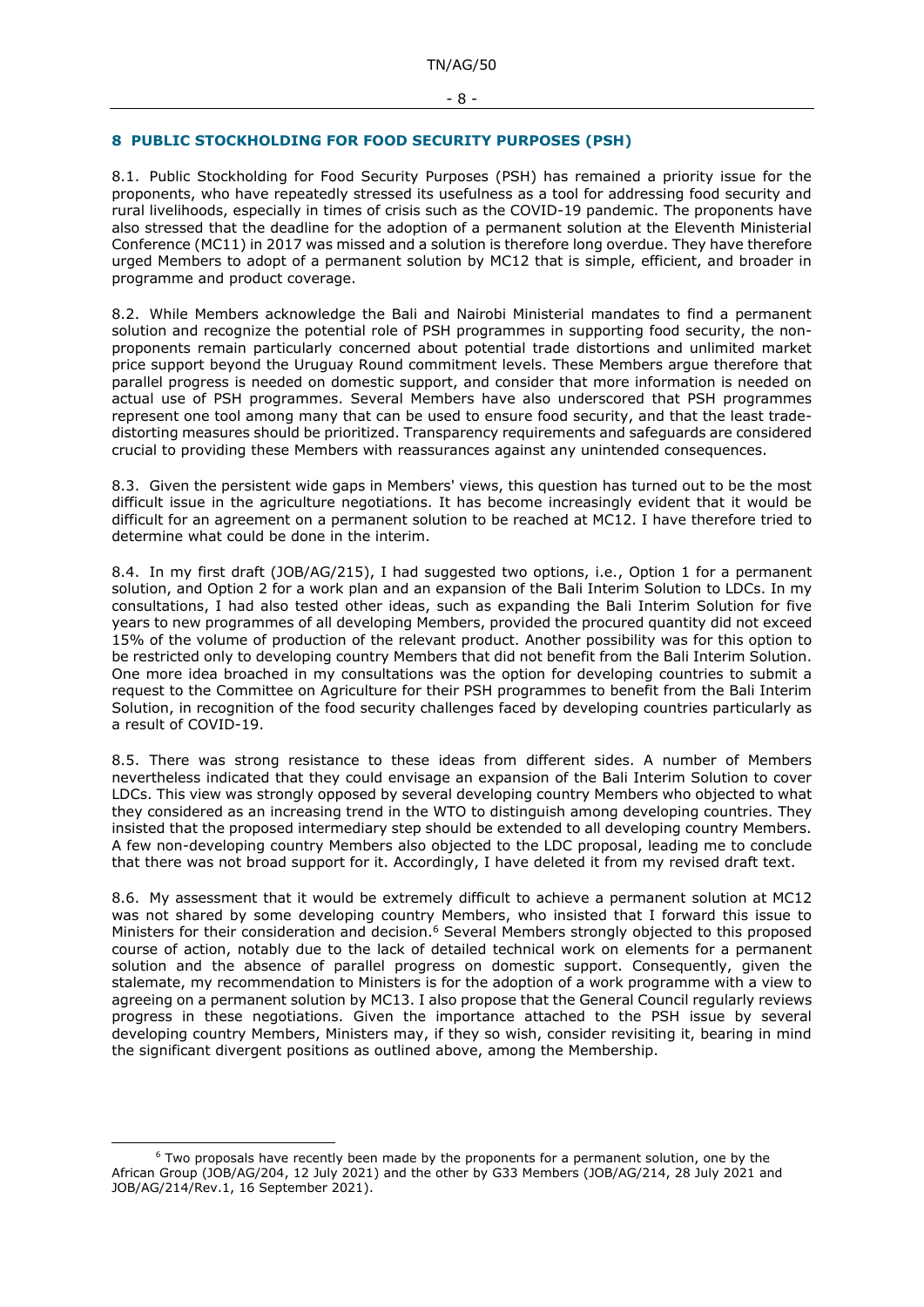### <span id="page-8-0"></span>**9 TRANSPARENCY**

9.1. Members, including proponents on this topic, have signalled their readiness to consider a horizontal decision complemented by transparency-related elements incorporated in topic-by-topic sections, which I have already addressed above.

9.2. Generally speaking, Members have expressed their readiness to engage in a post-MC12 work programme aimed at reviewing, streamlining and updating transparency requirements, as well as review in parallel of information technology tools through the Agriculture Informational Management System as suggested in the text contained in JOB/AG/215.

9.3. The draft text aims at reflecting the efforts made by both proponents and non-proponents to develop some possible compromise texts. The recognition of the capacity constraints of some developing Members is also an important element of this section.

9.4. The work programme also includes a possible timeframe for the adoption of a revised G/AG/2 document on notification requirements and formats, which in my view should be considered in the context of the timeframes on the other topics and overall balance of the agricultural package.

# <span id="page-8-1"></span>**10 CONCLUSION**

10.1. Members will have an opportunity to comment on the draft text contained in the Annex during the next meeting of the CoA Special Session on 25 November.

10.2. This meeting will be critical as it will take place less than a week before the opening of the Ministerial Conference and negotiation will soon be taken over at the Ministerial level.

10.3. As stated on several occasions, this text is our collective text, representing the results of our work in recent weeks.

10.4. My sincere hope is that it constitutes a significant step forward in the right direction to help Ministers in their task at MC12.

10.5. As you consider it, I also invite you to keep in mind that it does not represent the end of the road for our negotiations, but rather a major confidence-building milestone to reinvigorate the negotiation process towards MC13 and future ministerial conferences. As such, it would reaffirm the credibility of the WTO and its capacity to seriously and constructively address contemporary challenges faced by the food and agriculture system.

10.6. For my part, I remain fully committed to facilitating convergence, and will do everything humanly possible to work with Members to achieve a positive outcome on agriculture at MC12.

10.7. If Members can continue to demonstrate commitment, goodwill and flexibility, a successful Ministerial Conference is within reach. Let us remain focused on that goal and redouble our efforts to ensure that the success of MC12 enables trade to contribute positively to the achievement of our shared objectives for the future.

**\_\_\_\_\_\_\_\_\_\_\_\_\_\_\_**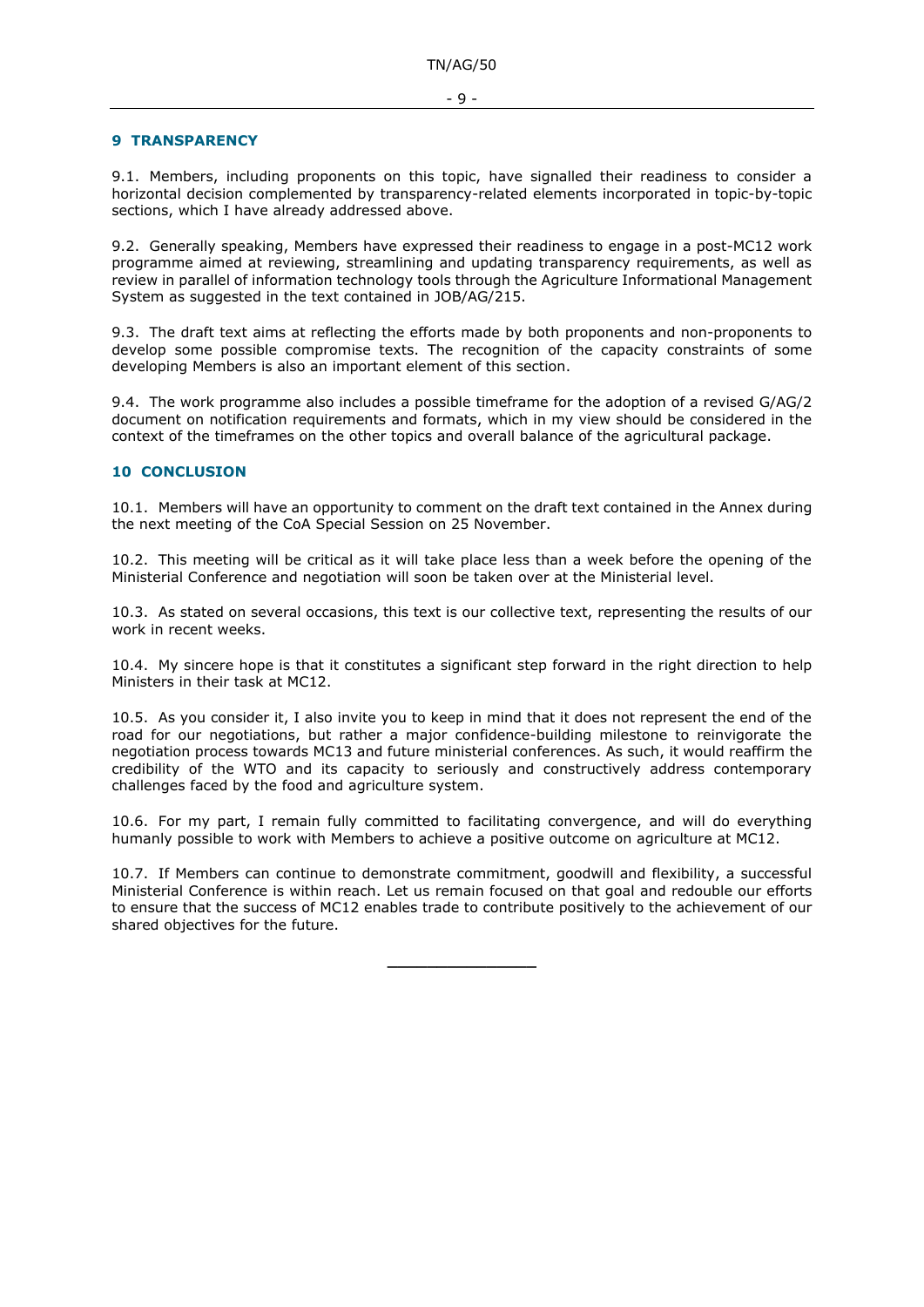# **ANNEX: DRAFT CHAIR TEXT ON AGRICULTURE**

# <span id="page-9-1"></span><span id="page-9-0"></span>DRAFT MINISTERIAL DECISION ON TRADE, FOOD AND AGRICULTURE OF [XX] DECEMBER 2021

*Having regard to* paragraph 1 of Article IX of the Marrakesh Agreement Establishing the World Trade Organization:

*Recalling* the long-term objective to establish a fair and market-oriented agricultural trading system and to provide for substantial progressive reductions in agricultural support and protection sustained over an agreed period of time, resulting in correcting and preventing restrictions and distortions in world agricultural markets as stated in the Preamble of the Agreement on Agriculture;

- 1. We, the Ministers, have met in Geneva from 30 November to 3 December 2021 at our Twelfth Session of the Ministerial Conference of the World Trade Organization, and have adopted the following declaration on trade, food, and agriculture.
- 2. We recall the objectives set out in the Preamble to the Agreement on Agriculture, and strongly reaffirm our commitment to continue the reform process under Article 20 of this Agreement.
- 3. Accordingly, we reiterate our shared objective of establishing a fair and market-oriented agricultural trading system, and our commitment to substantial progressive reductions in support and protection. We acknowledge that special and differential treatment for developing countries is an integral element of the negotiations, and agree to have particular regard to the needs of the least-developed among them. Non-trade concerns, including food security and the protection of the environment shall also be taken into account in the negotiations, as well as the possible negative effects of the implementation of the reform programme on leastdeveloped and net food-importing developing countries.
- 4. We underscore the vital role trade can play in the achievement of food security and nutrition, including through improving availability of food where it is scarce, and facilitating access to food by creating jobs and raising incomes, particularly for the poor.
- 5. We also commit to ensuring that open and predictable markets for food and agricultural products support the recovery from the COVID-19 pandemic.
- 6. We recognize the progress that has been made towards overcoming poverty and malnutrition since the adoption of the Agreement on Agriculture. We note with concern that economic downturns, the COVID-19 pandemic, conflicts, and climate variability and extremes have undermined this progress in recent years.
- 7. We reaffirm our conviction that WTO agriculture negotiations continuing the reform process under Article 20 of this Agreement should support progress towards the targets set out under the United Nations Sustainable Development Goals, including to improve food security and nutrition, encourage sustainable agriculture and food systems, and enable an improved agricultural policy response to the climate crisis through both mitigation and adaptation actions.
- 8. We commend the achievements in the negotiations to date, and in particular the contribution they have made towards the achievement of the United Nations Sustainable Development Goal 2.
- 9. We are also conscious of the considerable work that remains to be done in order to make progress on our shared objectives in the area of food and agriculture, particularly to reinforce the positive contribution that trade makes to people's lives. We therefore resolve to improve the functioning of global markets for food and agriculture and reaffirm our commitment to correct and prevent trade restrictions and distortions in world agricultural markets.
- 10. We therefore resolve to intensify our negotiations and continue our work under all the topics as described in the following paragraphs/decisions, with a view to reaching substantial results by MC13.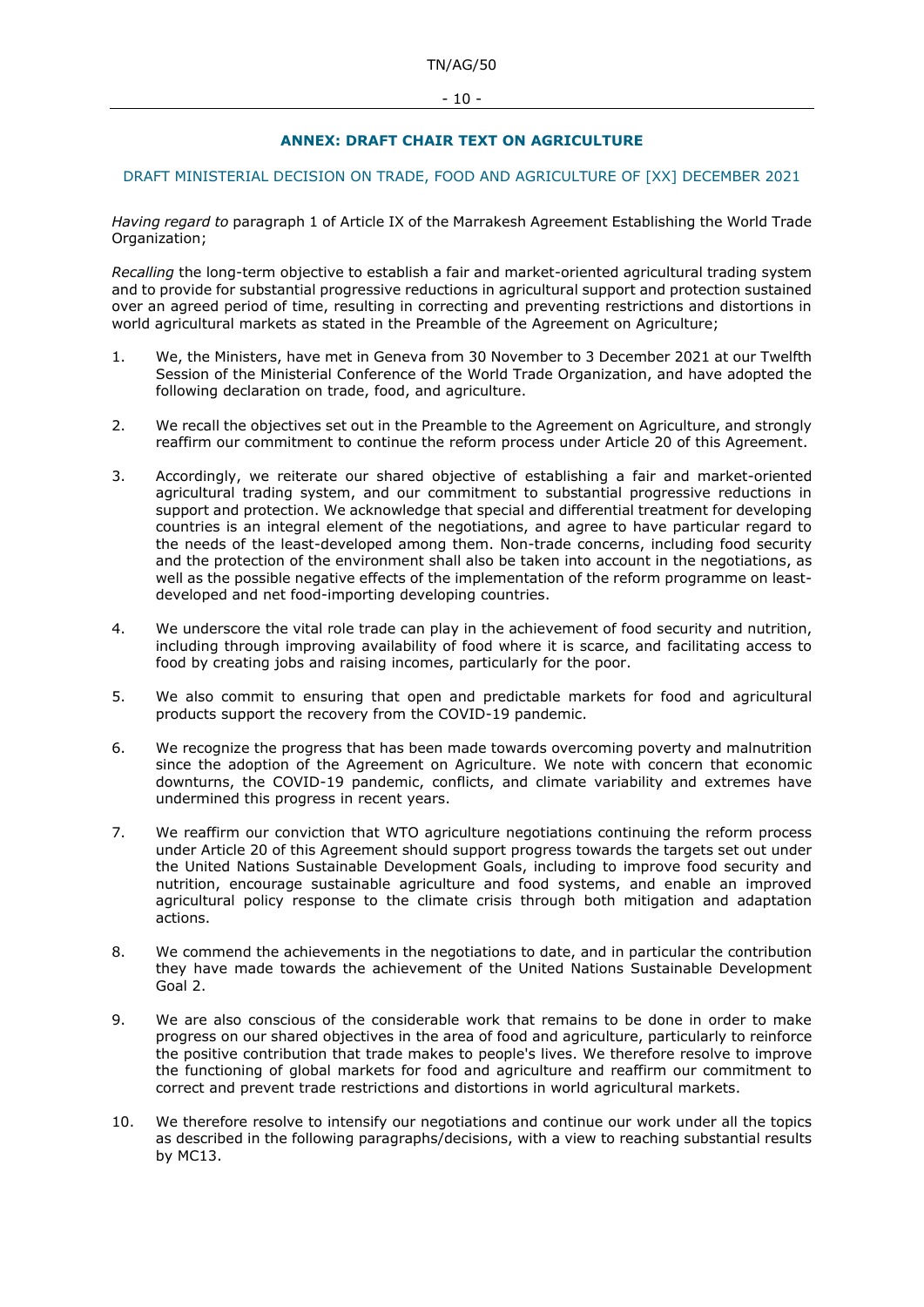### <span id="page-10-0"></span>**Domestic Support**

- 11. We agree to continue negotiations on domestic support after MC12 with a view to negotiating modalities by MC13 to reduce substantially trade-distorting domestic support [entitlements] [by 20XX] [within a timeframe to be determined by Members] in furtherance of the reform programme under Article 20 of the Agreement on Agriculture. The negotiations shall be based on submissions by Members and shall take into account and build on the progress made thus far in these negotiations.
- 12. We agree that special and differential treatment of developing countries, particularly the needs of low income or resource poor farmers, as well as the non-trade concerns of Members shall be taken into account in these negotiations.
- 13. We agree that contributions by Members to the objective of achieving a substantial reduction of global trade-distorting domestic support shall be fair and underpinned by the principle that Members who distort trade the most shall contribute more in the reform process. The individual circumstances and development needs of Members shall be taken into account.
- 14. We note the importance of the implementation of existing notification obligations under Article 18 of the Agreement on Agriculture and undertake to make the necessary efforts to provide outstanding domestic support notifications prioritizing as from the year 2010 to enhance transparency with respect to existing domestic support commitments. To this end, we agree to explore ways in the Committee on Agriculture to streamline and update the notification requirements related to domestic support, taking due account of the capacity constraints that some developing country Members including especially least developed among them are facing. Members undertake to provide the value of production data as part of their DS:1 notifications and to provide the required information in a complete and comprehensive manner.
- 15. We instruct the WTO Secretariat to maintain and update on a regular basis a domestic support analytical tool based on Members' notifications or publicly available official information where necessary. Members' past contributions can be used as examples for this tool with modifications to be made as necessary to ensure neutrality.
- 16. Acknowledging the importance of the Green Box in the reform process in assisting Members to address contemporary challenges, we agree to clarify the criteria and transparency-related requirements of Annex 2. Members shall also clarify the criteria in Articles 6.2 and 6.5 of the Agreement on Agriculture.

# <span id="page-10-1"></span>**Market Access**

- 17. We agree to continue negotiations, as mandated by Article 20 of the Agreement on Agriculture, on all elements of agricultural market access after MC12 with a view to improving substantially and progressively market access opportunities for Members. Technical discussions on relevant elements in the Market Access pillar shall be undertaken to inform these negotiations. The negotiations shall take into account special and differential treatment for least developed and developing country Members, non-trade concerns of Members, and progress on other outstanding agricultural issues.
- 18. We agree to make all efforts to comply with current notification obligations under the Market Access pillar with assistance from the WTO Secretariat, as necessary. We also commit to enhance transparency and streamline existing market access notification requirements and formats through a detailed work programme to be elaborated by the Committee on Agriculture.
- 19. We agree that enhanced transparency in the application of changes to MFN ordinary applied tariff rates would provide greater certainty and predictability to businesses and traders, especially those who have shipments *en route* to destinations which may effect changes in their tariffs. We also recognize that some Members currently have provisions in place that provide greater certainty through various mechanisms. Accordingly, Members agree to provide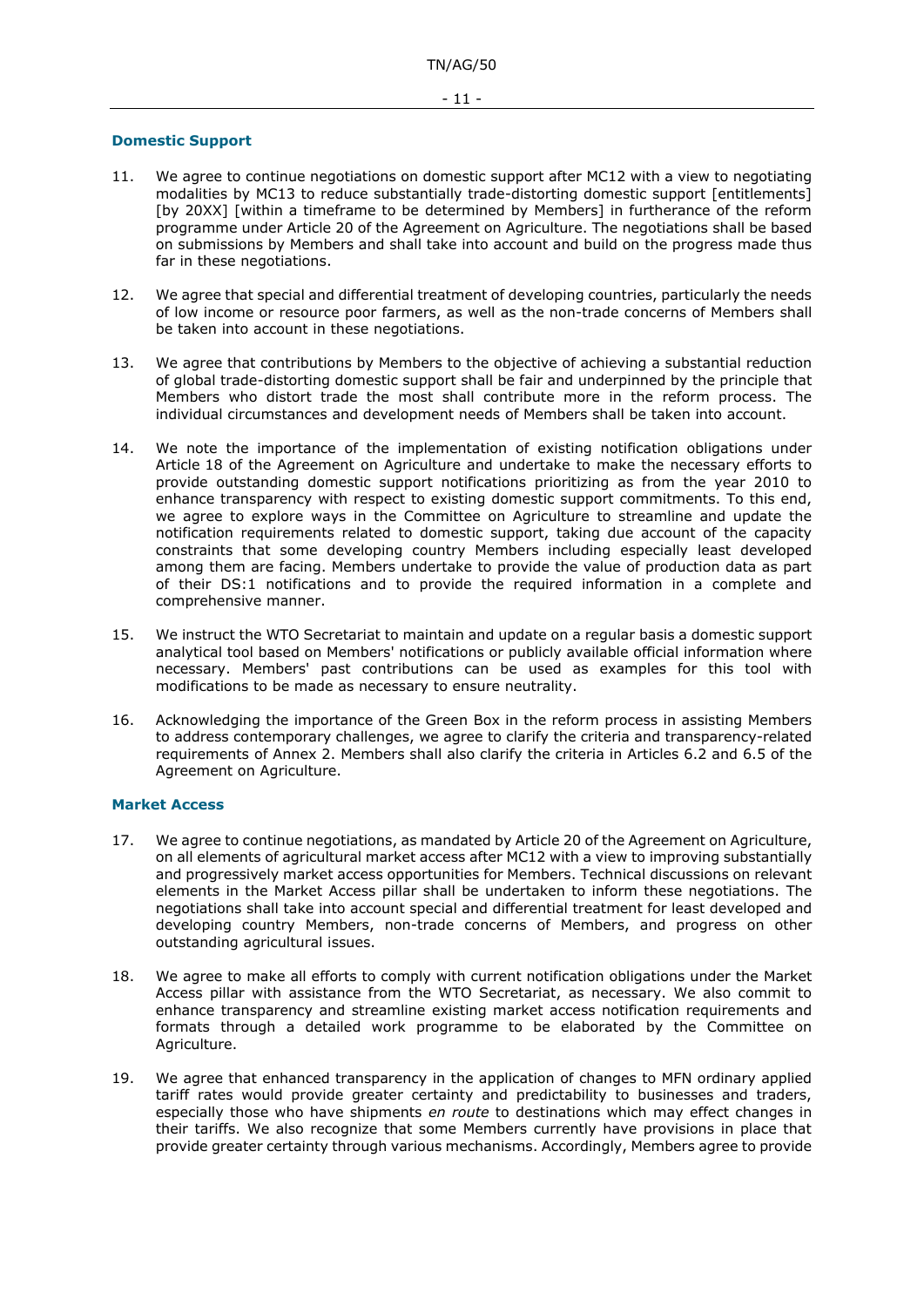details<sup>1</sup> on their current practices on effecting changes in MFN applied tariffs to the Committee on Market Access with a view to establishing a non-exhaustive list of good practices for customs authorities to take into account when effecting changes to a Member's applied ordinary tariff rates.

#### <span id="page-11-0"></span>**Export Competition**

- 20. We agree to continue negotiations on export competition after MC12 building on the evidence amassed during the review undertaken in the Committee on Agriculture, with a view to enhancing disciplines on export credits, export credit guarantees or insurance programmes, agricultural exporting state trading enterprises and international food aid, to ensure that there is no circumvention of the relevant disciplines which undermines export subsidy elimination commitments and to prevent non-commercial transactions from being used to circumvent such commitments. Flexibilities, when appropriate, may include, *inter alia,* longer implementation periods.
- 21. We reaffirm our commitment to ensure an effective implementation and monitoring of the Nairobi Ministerial Decision on Export Competition (WT/MIN(15)/45 - WT/L/980).
- 22. We welcome in this regard the two Triennial Reviews of the Nairobi Decision undertaken by the Committee on Agriculture in 2018 and 2021, pursuant to paragraph 5 of the Nairobi Decision and commit to successfully conclude the Second Triennial Review at the first 2022 meeting of the Committee on Agriculture.
- 23. With a view to ensuring the effective implementation of the Nairobi Decision, Members invite the WTO Secretariat to pursue efforts to provide support as appropriate, based on the challenges identified by developing country Members that are not yet accustomed to responding to the annual Export Competition Questionnaire, including through information sessions, technical assistance and capacity-building activities.
- 24. In light of the changes introduced in the area of export competition following the adoption of the Bali Ministerial Declaration on Export Competition (WT/MIN(13)/40) and the Nairobi Ministerial Decision on Export Competition, we commit to explore ways in the Committee on Agriculture to streamline and update the monitoring and transparency requirements on export competition through an evidence-based process, taking due account of the capacity constraints faced by some developing country Members, particularly the least-developed among them. 2

#### <span id="page-11-1"></span>**World Food Programme food purchases for humanitarian purposes**

- 25. We commend the humanitarian work by the World Food Programme and its valuable contribution to global food security.
- 26. [In this regard, we take note of the Joint Statement on agriculture export prohibitions or restrictions relating to the World Food Programme adopted by a group of Members on XX/XX/2021 in document YYY and shall continue to consider possible avenues to facilitate its work.][In this regard, we adopt the decision contained in Annex I.]

<sup>1</sup> This may contain, *inter alia*, the following information: (i) the current domestic procedures for changing MFN applied tariffs; (ii) timing of the publication of the information on changes in applied tariffs; (iii) whether the proposal to change applied tariffs is published at the draft stage providing an opportunity to interested parties to provide comments; and (iv) how shipments *en route* or in-transit are treated when there is a change in applied tariff rates and whether this treatment differs depending on whether there is a tariff rate increase or decrease.

 $2$  Pending the outcome of the work on a possible update of the export competition questionnaire, Members are encouraged to provide national level export data by product or product group for: (i) export financing programs, (ii) international food aid, and (iii) agricultural state trading enterprises, subject to normal commercial confidentiality considerations. The WTO Secretariat shall upon request by Members provide this data and shall also provide total world exports for the corresponding products and product groups.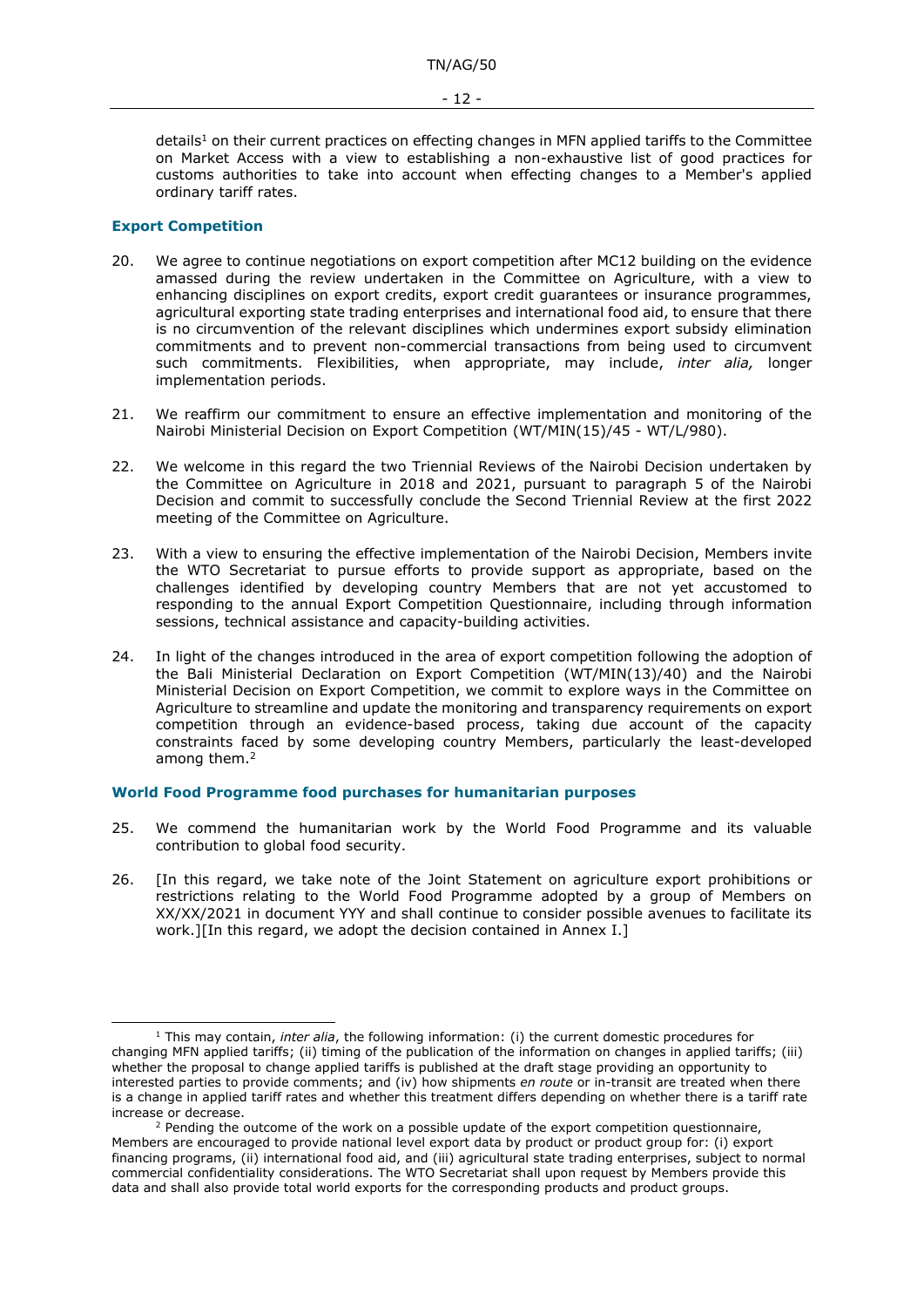### <span id="page-12-0"></span>**Export Prohibitions or Restrictions**

- 27. We agree to continue negotiations after MC12 with the aim of enhancing transparency and predictability of export prohibitions and restrictions, including by exploring ways to clarify provisions of Article 12 of the Agreement on Agriculture regarding relevant aspects of these measures, such as: (i) how due consideration was given to the effects on importing Members' food security; (ii) practices regarding advance written notice; (iii) transparency requirements for measures of long duration, and (iv) other aspects Members consider relevant.
- 28. For the purposes of Article 12.1(b) of the Agreement on Agriculture, pending the outcome of the negotiation on this issue, any Member instituting any export prohibitions or restrictions to prevent or relieve critical shortages of foodstuffs in accordance with Article XI.2(a) of the GATT 1994 shall, where possible, endeavour to give notice in writing to the Committee on Agriculture of the measure no later than 30 days, prior to the coming into force of the measure.
- 29. The provisions in paragraph 28 shall not apply to (i) any least developed country or net foodimporting developing country  $(NFIDC)^3$  Member instituting new temporary export prohibitions or restrictions on foodstuffs; or (ii) any other developing country Member instituting new temporary export prohibitions or restrictions on foodstuffs, unless the measure is taken by a developing country Member which is a net-food exporter of the specific foodstuff concerned.
- 30. With a view to ensuring effective implementation of Articles 12 and 18 of the Agreement on Agriculture, we invite the WTO Secretariat to:
	- a. pursue efforts to assist developing country Members, upon their request, to comply with the relevant notification requirements, including through *ad hoc* advice, technical assistance and capacity-building support, and
	- b. provide annual data on volumes and values of exports and imports by Members, covering agriculture products as defined in Annex 1 of the Agreement on Agriculture.<sup>4</sup>
- 31. We agree to explore ways in the Committee on Agriculture to review and update the notification requirements related to export prohibitions and restrictions through an evidencebased process, taking due account of the capacity constraints that some developing country Members including especially the least developed among them are facing.

# <span id="page-12-1"></span>**Cotton**

- 32. We undertake to continue holding Dedicated Discussions on cotton on a bi-annual basis, as mandated by paragraphs 5, 6 and 7 of the Bali Ministerial Decision on Cotton (WT/MIN(13)/41 - WT/L/916) and confirmed in paragraph 14 of the Nairobi Ministerial Decision on Cotton (WT/MIN(15)/46 - WT/L/981).
- 33. We undertake to continue monitoring the implementation of commitments contained in the Nairobi Ministerial Decision on Cotton across the three pillars of Market Access, Domestic Support, and Export Competition during the Dedicated Discussions on Cotton, based on relevant Members' notifications to the WTO, complemented as necessary by Members' replies to specific requests for information from the WTO Secretariat.
- 34. We welcome the work undertaken in the Dedicated Discussions on Cotton to monitor cotton trade and markets including through side events, notably in relation to the impact of the COVID-19 pandemic on the cotton sector and commend WTO partners participating in this exercise.
- 35. We acknowledge the statement on the WTO Cotton negotiations adopted by a group of Members on 7 October 2019 (JOB/AG/165) and commit to intensify discussions on factors

<sup>&</sup>lt;sup>3</sup> As listed in the latest revision of document G/AG/5.

<sup>4</sup> These data shall be sourced from data provided by WTO Members to the WTO Secretariat, officially available international databases or other relevant easily accessible well-recognized sources after being verified by Members.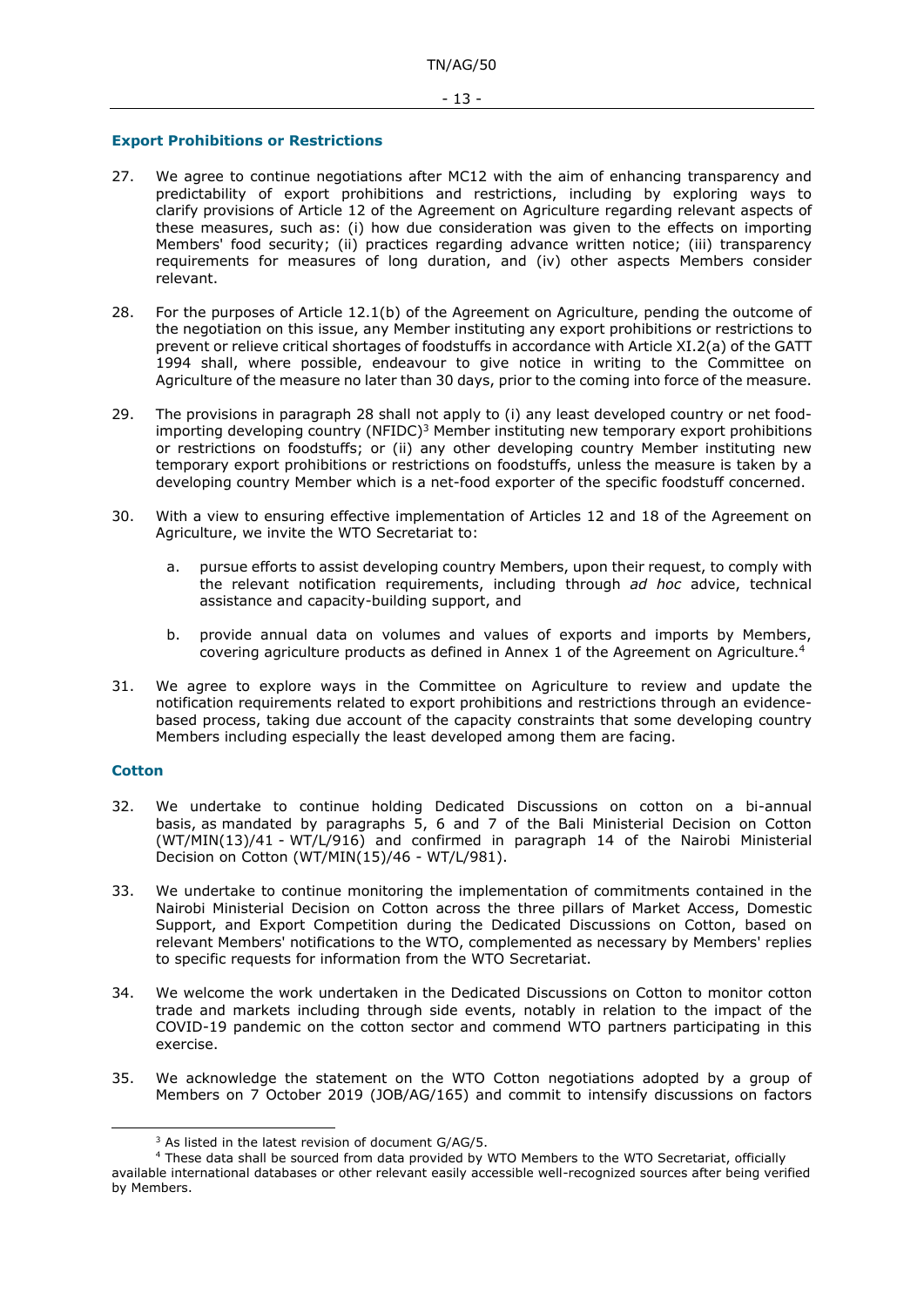negatively impacting cotton trade and markets and to continue efforts aimed at enhancing transparency and the monitoring of cotton-related trade measures.

- 36. To this end, we commit in particular to undertake post-MC12 work through an evidence-based process with a view to enhancing collection, processing, and circulation of cotton-related relevant data including by streamlining and clarifying as necessary the bi-annual cotton questionnaire and the notification requirements and formats under G/AG/2, taking due account of the capacity constraints of some Members.
- 37. Noting what we have agreed on Domestic Support in this Decision, we agree to continue negotiations after MC12 with a view to agreeing on modalities for the reduction of tradedistorting domestic support for cotton in accordance with the mandate to address it ambitiously, expeditiously, and specifically within the agriculture negotiations. The negotiations shall be based on Members' existing and future submissions, as well as on upto-date domestic support notifications.
- 38. We agree to review progress in respect of cotton at the  $13<sup>th</sup>$  Ministerial Conference and adopt any necessary decisions. In that regard, we invite the Director-General to submit a report to the Conference on the progress made in implementing the trade-related components of this Decision, including on the negotiations on cotton trade domestic support.
- 39. We note that development-related aspects of cotton are addressed under the Director-General's Consultative Framework Mechanism on Cotton and welcome the work undertaken in this context, which will continue to be handled as provided for in paragraph 12 of the Hong Kong Ministerial Declaration (WT/MIN(05)/DEC) and in paragraphs 10, 11, 12 and 13 of the Nairobi Ministerial Decision on Cotton.

# <span id="page-13-0"></span>**Special Safeguard Mechanism**

- 40. Pursuant to the Nairobi Ministerial Decision (WT/MIN(15)/43 WT/L/978), we undertake to continue negotiations on a special safeguard mechanism for developing country Members in dedicated sessions of the Committee on Agriculture in Special Session (CoA-SS).
- 41. We agree to engage in enhanced technical discussions, *inter alia,* on the following themes: evaluation of import surges and price decreases; triggers and cross-check; remedies; scope, including coverage and the treatment of preferential trade, and transparency.
- 42. Technical elements of the Special Agricultural Safeguard (SSG) in Article 5 of the Agreement on Agriculture and the experience gained in its implementation since 1995 shall be taken into account in designing the elements of the special safeguard mechanism.
- 43. The General Council shall regularly review progress in these negotiations with the aim of making recommendations for the consideration of Ministers at MC13.

# <span id="page-13-1"></span>**Public Stockholding for Food Security Purposes (PSH)**

- 44. We note the Ministerial Decision of 7 December 2013 (WT/MIN(13)/38 WT/L/913), the General Council Decision of 27 November 2014 (WT/L/939) and the Ministerial Decision of 21 December 2015 (WT/MIN(15)/44 - WT/L/979).
- 45. We undertake to intensify our negotiations and make all concerted efforts to agree and adopt a permanent solution on the issue of public stockholding for food security purposes by MC13, taking into account existing and future submissions by Members. The negotiations shall continue to be held in dedicated sessions of the Committee on Agriculture in Special Session.
- 46. The General Council shall regularly review progress in these negotiations.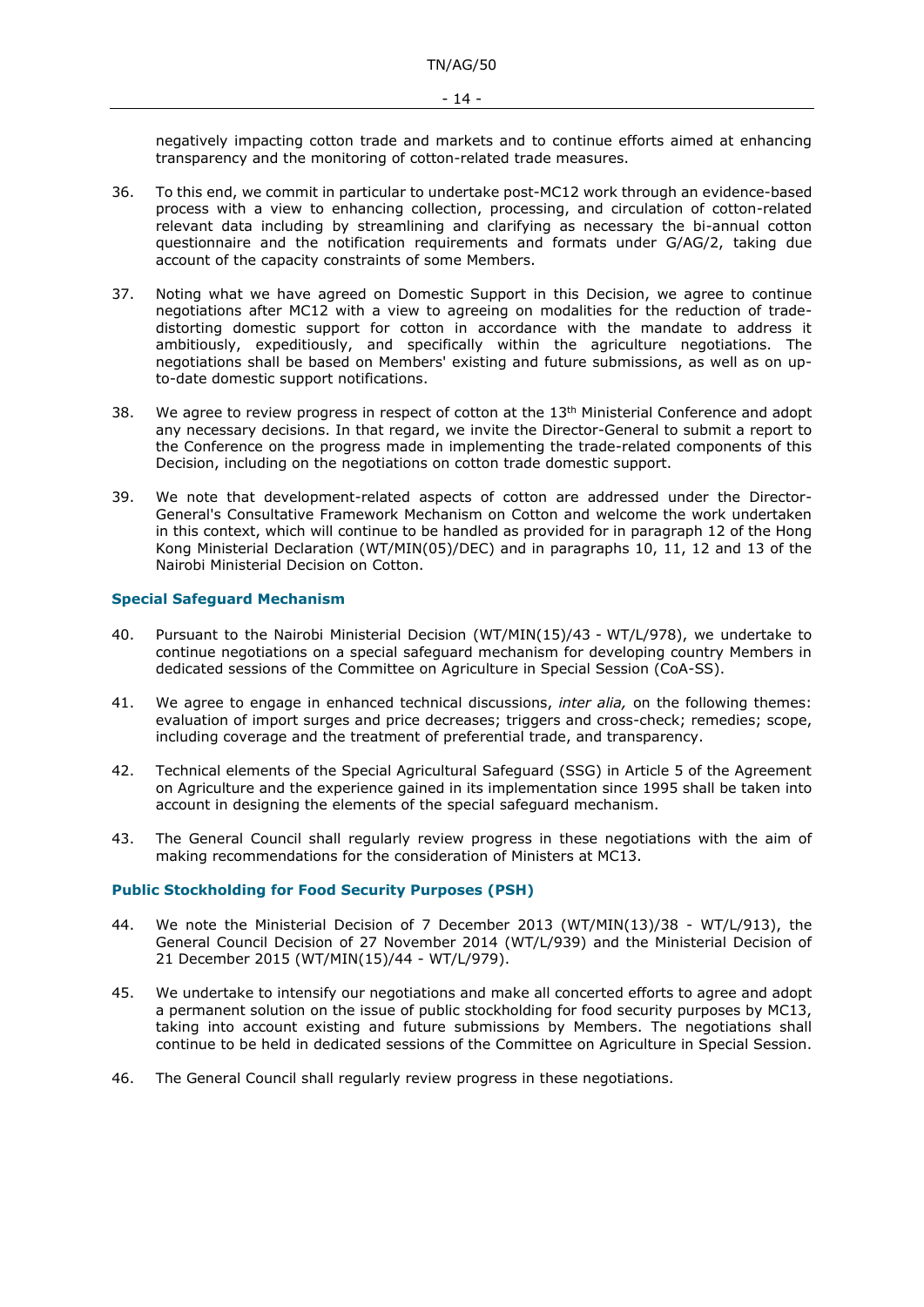#### <span id="page-14-0"></span>**Transparency**

- 47. We reaffirm the importance of the implementation of existing transparency requirements under Article 18 of the Agreement on Agriculture as well as those stemming from relevant Ministerial Decisions and undertake to make the necessary efforts to provide outstanding notifications and responses to questionnaires, prioritizing those for the most recent years.
- 48. Further to the provisions in Article 18 of the Agreement on Agriculture and in document G/AG/2 on *"Notification Requirements and Formats"*, we commit to reviewing transparency provisions to improve monitoring in all areas of agriculture by the Committee on Agriculture.
- 49. We direct the WTO Secretariat to provide information on a regular basis to the Committee on Agriculture on available technical assistance and capacity-building support, including examples of recent technical cooperation activities, in an effort to assist developing country Members to prepare notifications and fulfil other relevant transparency and monitoring requirements.
- 50. We welcome the development of information technology (IT) tools through the Agriculture Informational Management System (Ag-IMS) to facilitate data processing and on-line data submission by Members in implementing their notifications obligations and other relevant transparency and monitoring requirements. We shall undertake a regular review of the IT tools in the Committee on Agriculture with assistance from the WTO Secretariat, with a view to putting in place a methodology to permit regular updates to reflect global IT developments.
- 51. In light of the various transparency-related elements contained in the previous sections, we agree to work in the Committee on Agriculture to review, update and streamline as necessary through an evidence-based process the transparency provisions contained in document G/AG/2, with a view to adopting a revised version of document G/AG/2 by the end of 2023.
- 52. Due consideration shall be given to capacity constraints faced by some developing countries including especially the least developed among them, notably based on Members' assessment of the reasons accounting for the low level of compliance with transparency requirements by some Members.